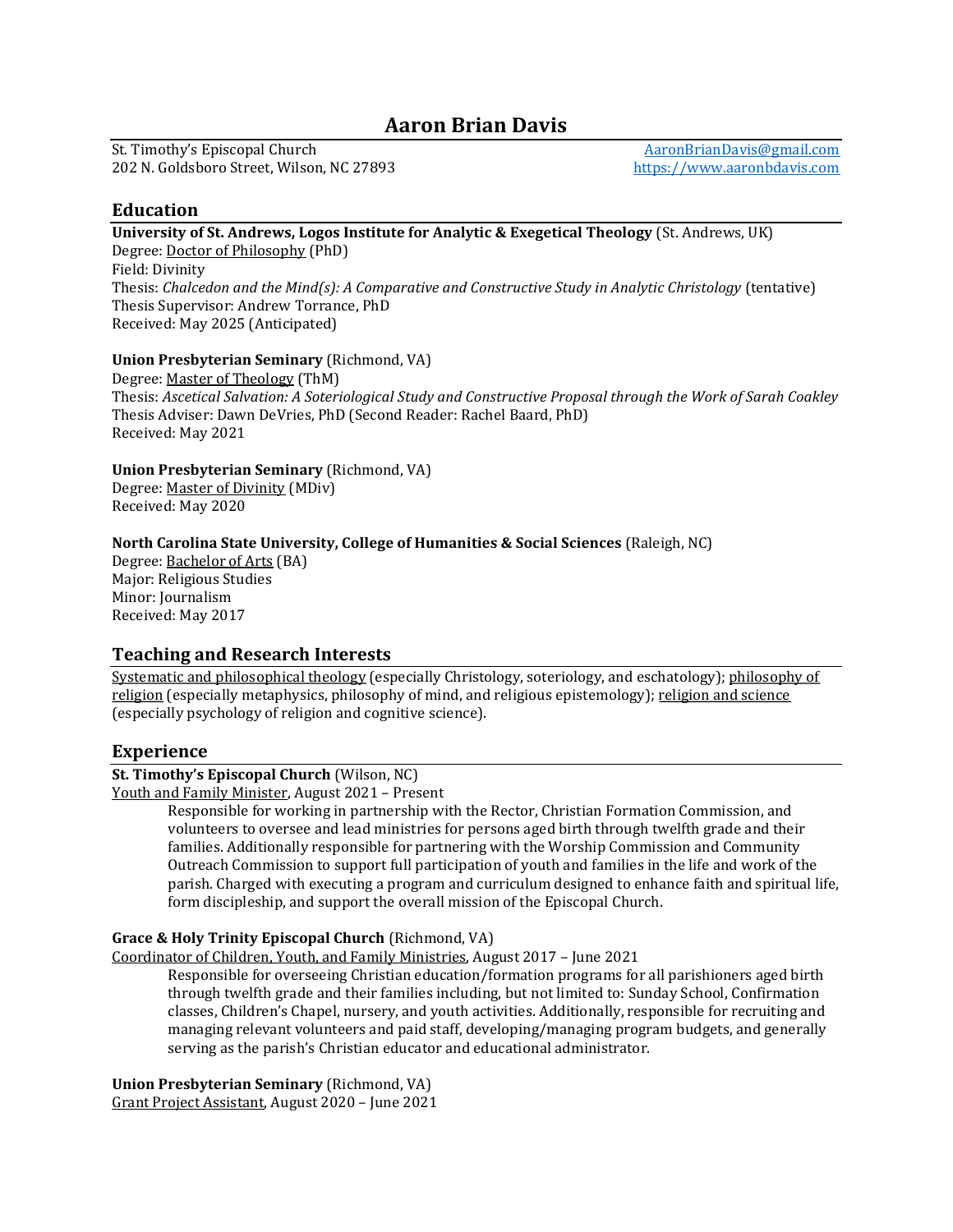Responsible for administrative assistance to the Rev. Richard W. Voelz, PhD in the completion of a project funded by the Calvin Institute of Christian Worship through a Teacher-Scholar Grant. Primary duties include feedback collection, data recording and aggregation, and software support.

North Carolina State University (Raleigh, NC) Lead Audio-Visual Technician, December 2015 – July 2017 Audio-Visual Technician, July 2015 – December 2015

# **Publications**

#### Articles

Davis, Aaron Brian. "Making and Mending Ourselves: A Practical Proposal." TheoLogica 6, no. 1 (2022): Online First.

Davis, Aaron Brian. "Compassionate Exclusivism: Relational Atonement and Post-Mortem Salvation." Journal of Analytic Theology 9 (2021): 158-179.

#### Chapters

Davis, Aaron Brian. "Disability, Eschatology, and Sword Art Online," in Anime and Theology, ed. Roberto J. De La Noval and David Armstrong.

Forthcoming with Lexington Books/Fortress Academic

#### Reviews

"Drew Collins, The Unique and Universal Christ: Refiguring the Theology of Religions." Forthcoming in Journal of Analytic Theology

"David McLachlan, Accessible Atonement: Disability, Theology, and the Cross of Christ." Forthcoming in McMaster Journal of Theology & Ministry

"Sarah Coakley, Spiritual Healing: Science, Meaning, and Discernment" Forthcoming in Reading Religion

"Oliver D. Crisp, Approaching the Atonement: The Reconciling Work of Christ." Reading Religion (2021): *online* here.

"Oliver D. Crisp, Analyzing Doctrine: Toward a Systematic Theology" Anglican Theological Review 103, no. 2 (May 2021): 248-249.

"Eleonore Stump, Atonement." McMaster Journal of Theology & Ministry 21 (2019-2020): R31-36.

#### In Progress/Under Review

Davis, Aaron Brian and Lindsey Johnson Edwards. "A Moderated Ecumenical Interpretation of the Atonement."

In progress

Davis, Aaron Brian. "When is Salvation Compassionately Exclusivist? A Problem and Two Solutions." In progress

Davis, Aaron Brian. "'Draw Me After You:' Toward an Erotic Theosis." Under review with International Journal of Systematic Theology

# **Presentations**

Davis, Aaron Brian. "Horizons of Hope: Disability, Eschatology, and the Work of the Holy Spirit." Paper presentation to the Christian Systematic Theology Unit at the Annual Meeting of the American Academy of Religion. Denver, CO, November 19-22, 2022.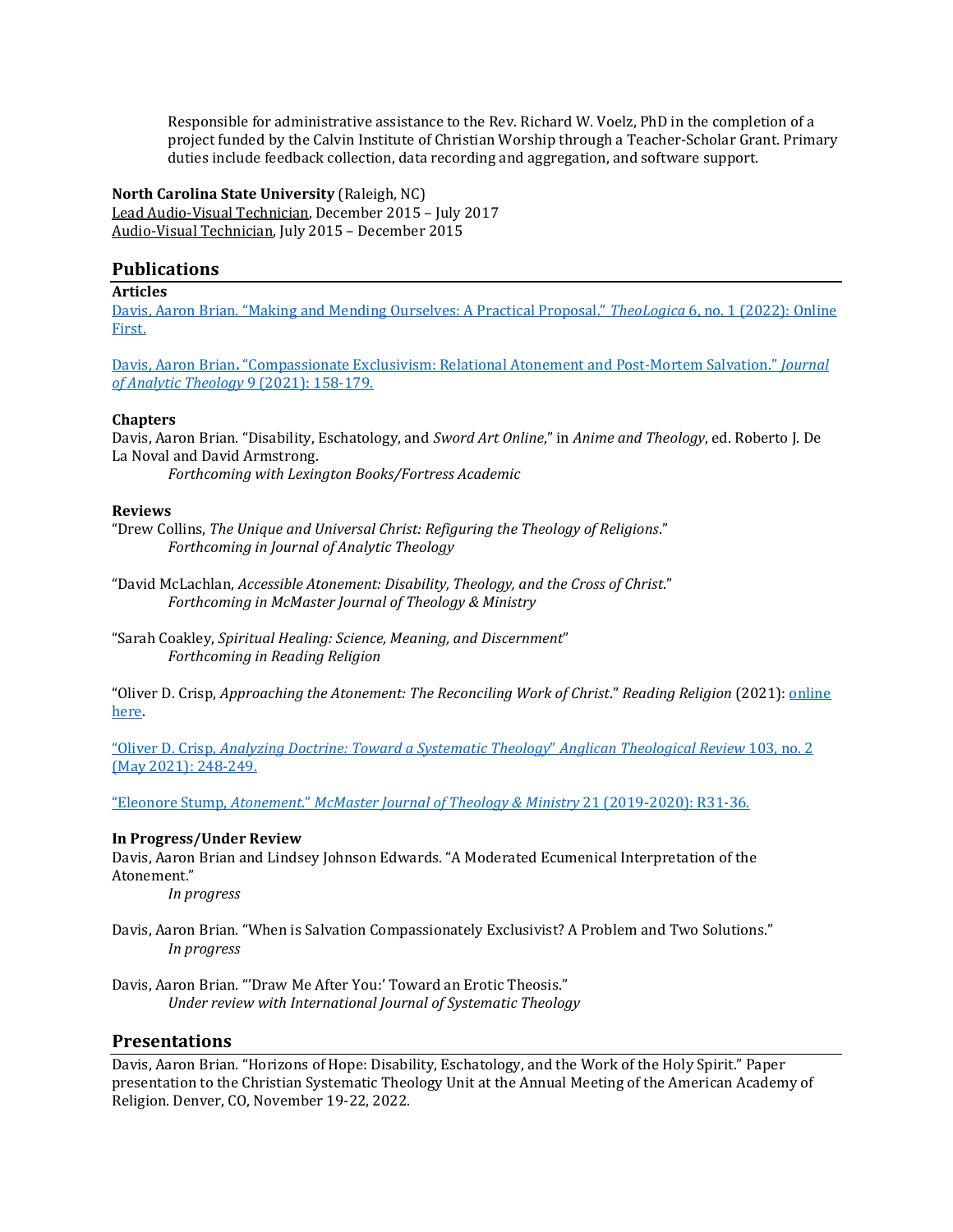Davis, Aaron Brian. "The Analytic Missiological Turn? Critical Introspection and the Missionary's Ongoing Conversion." Paper presentation at the Annual Meeting of the American Society of Missiology, St. Mary's College, Notre Dame, IN, June 17-19, 2022.

Davis, Aaron Brian. "When is Salvation Compassionately Exclusivist? Temporal Possibilities for Post-Mortem Salvation." Paper presentation at the Carolina Analytic Theology Workshop, Anderson University, May 20-21, 2022.

Davis, Aaron Brian. "Unconditioned Desire? Tillich and Coakley in Constructive Dialogue." Paper presentation at the Christian Philosophy at Villanova/Augustinian Institute conference "God and the Unconditional," Villanova University, April 1-2, 2022.

Davis, Aaron Brian. "Imagining Saintly Bodies: Modeling an Ecclesiological Soteriology." Paper presentation to the Constructive Theologies Section at the Annual Meeting of the American Academy of Religion – Southeast Region, Florida State University, online due to COVID-19, March 11-13, 2022.

Davis, Aaron Brian. "'Comfort, O Comfort My People;' Exploring the Pastoral Import of Eleonore Stump's Analytic Theology." Paper presentation at the Logia Postgraduate Interdisciplinary Conference "Women and God," University of St. Andrews, online due to COVID-19, May 27, 2021.

Davis, Aaron Brian. "The Moderated Ecumenical Interpretation: A Mashup Account of the Atonement." Paper presentation to the Constructive Theologies Section at the Annual Meeting of the Southeastern Commission for the Study of Religion, Florida State University, online due to COIVD-19, March 12-14, 2021.

Davis, Aaron Brian. "'Draw Me After You:' Toward an Erotic Theosis." Paper Presentation to the Christian Systematic Theology Unit at the Annual Meeting of the American Academy of Religion, online due to COVID-19, November 29-December 10, 2020.

Davis, Aaron Brian. "No Longer through a Glass Dimly: Conciliar Orthodoxy and Foundational Propositional Knowledge." Paper presentation at the Christ Among the Disciplines Conference, online due to COVID-19, November 18-25, 2020.

Davis, Aaron Brian. "Loving Self, Neighbor, and God: A Hybrid Approach to Mission and Relationality." Lightning Talk at the Annual Meeting of the American Society of Missiology, St. Mary's College, Notre Dame, IN, June 19-21, 2020.

Rescheduled to 2021 Annual Meeting due to COVID-19 outbreak

Davis, Aaron Brian. "Making Our Selves: Flourishing through Narrative and Fellowship." Paper presentation to the Contemporary Theology Section at the Annual Meeting of the Mid-Atlantic Region of the American Academy of Religion, Princeton Theological Seminary, Princeton, NJ, March 9-10, 2020. Cancelled due to COVID-19 outbreak

Davis, Aaron Brian. "Orthodoxy and Family: Addressing Cultural Change Contra-Dreher." Paper presentation to the Constructive Theologies Unit at the Annual Meeting of the Southeastern Commission for the Study of Religion, University of Georgia, Athens, GA, February 28-March 1, 2020.

Davis, Aaron Brian. "Compassionate Exclusivism: Toward a Broader Soteriology through the Relationality of Grace." Paper presentation to the Christian Systematic Theology Unit at the Annual Meeting of the American Academy of Religion, San Diego, CA, November 23-26, 2019.

#### Honors and Awards

University of St. Andrews (St. Andrews, UK) School of Divinity Postgraduate Research Scholarship, Beginning September 2022